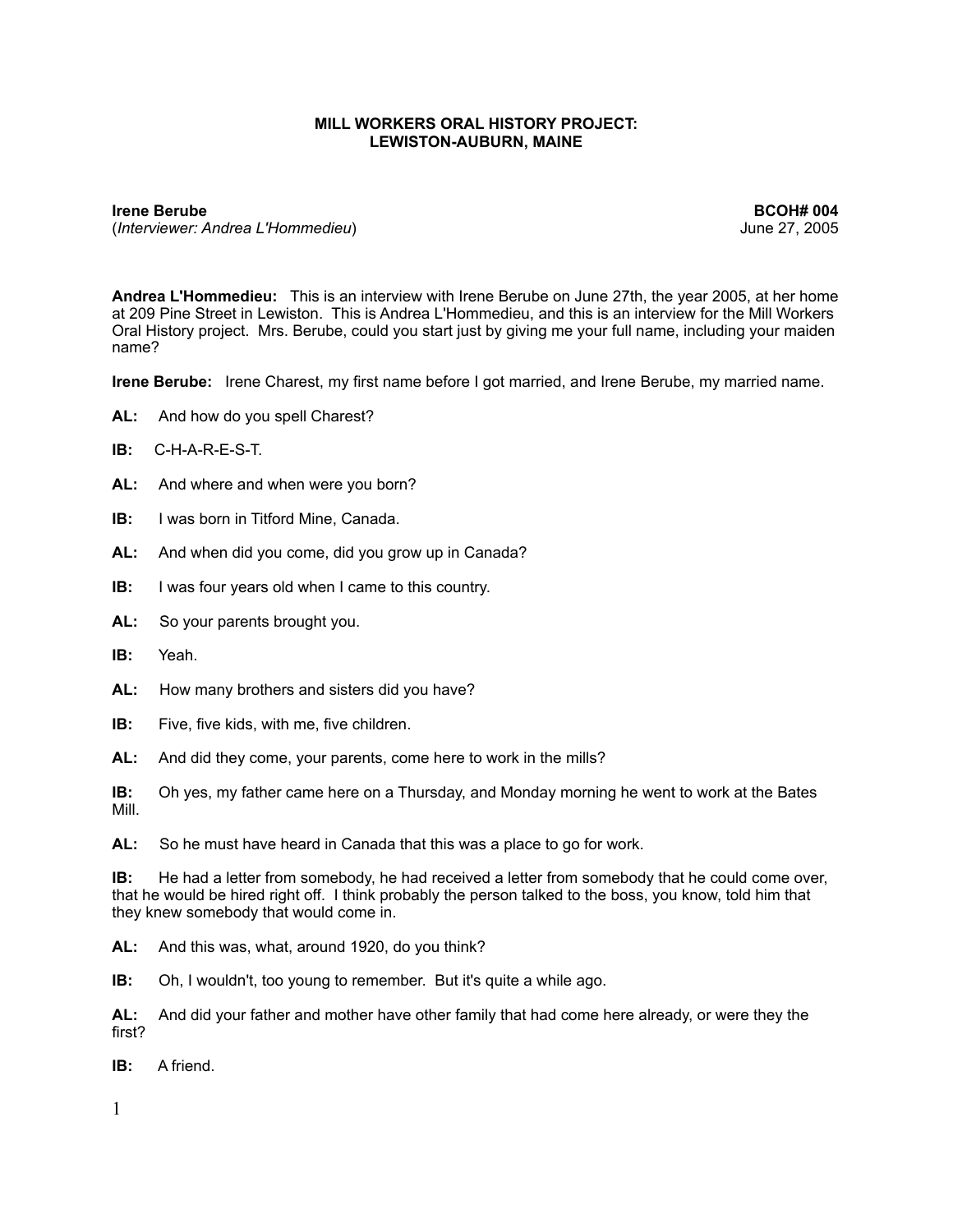**AL:** Friend.

**IB:** And neighbors, from where they came from.

**AL:** And what were your parents' names?

(*Pause in taping.*)

**AL:** So what part of the mill did your dad work in when he got a job?

**IB:** The card room, when he first came in. Then he changed job after a while.

**AL:** And what is the card room, what did they do in that part?

**IB:** I'm not too sure. No, I know it's where, a lot of waste in there, I mean the dust, you know?

**AL:** And how many years, do you remember how many years he worked in the mill?

**IB:** Oh, he worked there quite a while, yeah, quite a while, 'til he was old enough to get stuck getting sick, you know.

**AL:** So were you and he both working at the mill at the same time?

**IB:** Oh no, no, no, no. No, no, no, no. Because I was young, I was only four when we got here and he started to work there right off.

**AL:** So about 1930 you started to work at the mill.

**IB:** I started to work at the Androscoggin Mill, and I worked there for, oh, I'd say about nine years. And then while work started to be slow, so they were letting some people go, and I went to work at the Bates Mill. But before that, I was thrown out of the mill because I wasn't of age.

**AL:** Oh, yeah, you said you were fourteen. And what happened, how did you get caught?

**IB:** We were supposed to be sixteen years old to work, and we didn't have no paper to file or nothing. All they did, ask us our name and address, and you said a little lie about sixteen, you know, yeah, and they give you a job right off. They needed people to work. And we were nine girls that was under age. And they call her, I think it's something like principal of school, it's a name like that in French, and she'd go around and she'd see kids on the street that are not in school and they're young, she goes after them to, you know, see why they're not in school.

 So she came in the mill and she went around, and two little girl ran in the ladies room, and you could see on the floor underneath, but you couldn't see no leg, no feet, no nothing. So, they had their two feet on the bowls and they were leaning against the wall, so she got mad and she went to see the boss and she says, I'm not going to run after your kids, she says, they're in the ladies room, she says. You've got quite a few over here, she says, I can see by looking at them that they're too young. So, she says, I want their birth certificate. So we had a day or two to bring our birth certificate in, and I didn't bring any because I didn't have it. I was too young, so I told the boss, I says, I'll be going home, I says, they're throwing me out, I'm going. So I went home.

 And when I was a little bit older, and you know, I had only about four or five months to go to make me sixteen years, but I went back to the Bates Mill.

**AL:** And what, did you have the same kind of job?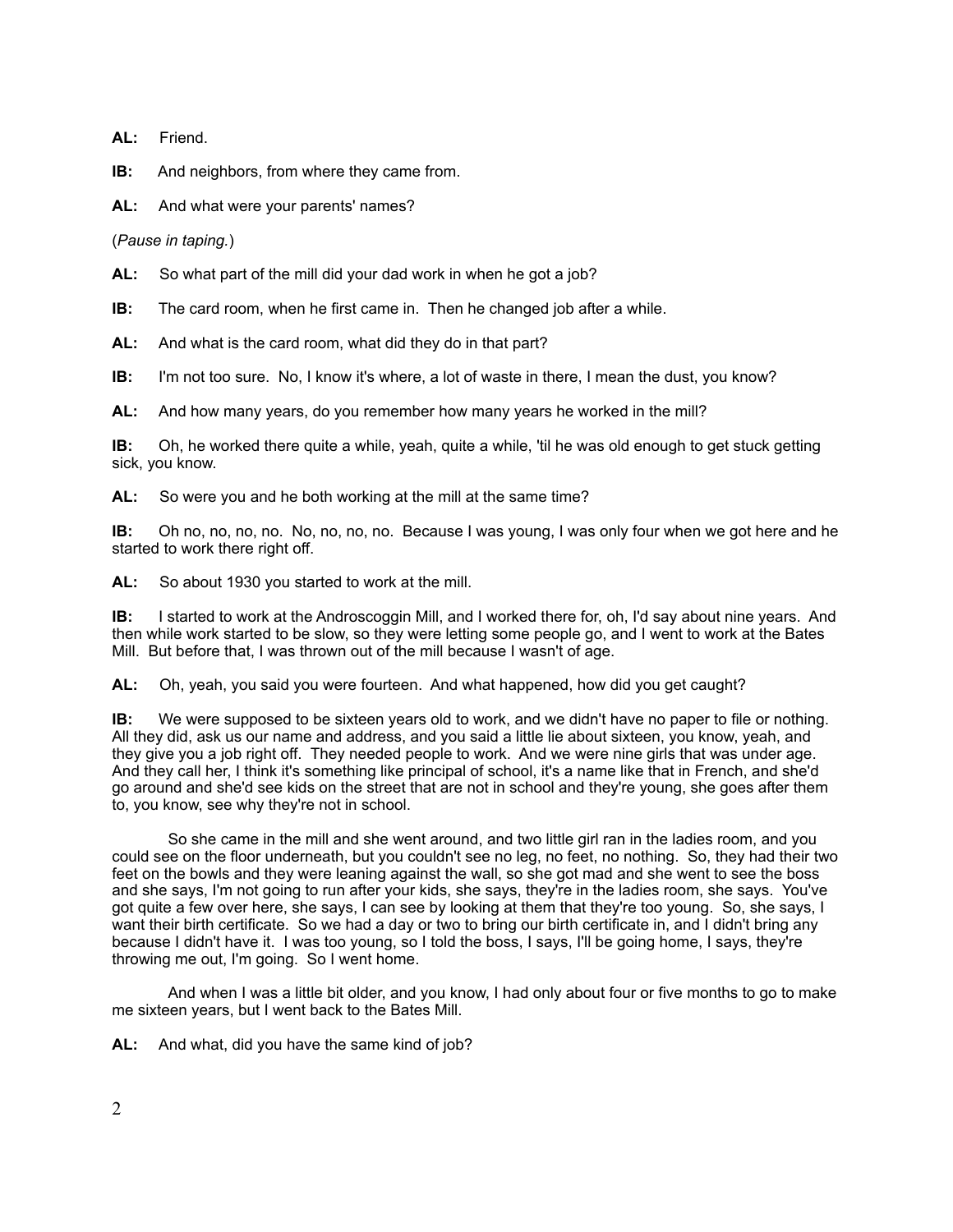**IB:** No, down there I was working on the rayon, like a silk, you know, rayon, and at the Bates Mill I was working on cotton. I was working for the fringe, you know, the fringe they put around the blanket?

**AL:** And you were in the winding room?

**IB:** Yeah.

**AL:** What is the winding room, what goes on in that room? Is that where the -?

**IB:** Well, it's either the comb comes in, or the spool, and what we do is we wind that to twist it more, so it would be better twisted, you know? Yeah, that's what we were doing.

**AL:** Did you have to do so many a day, or how did they check your productivity?

**IB:** They checked the truck we made, and how many package of comb, how many combs we take out in one night. It was marked down. They checked that every night.

**AL:** Yeah?

**IB:** Oh yeah, couldn't get away with it.

**AL:** Was it hard work?

**IB:** Well, hard enough, hard enough. You're on your feet for eight hours, and after making a few hours at home, you know? You take care of a house and kids, and do eight hours in the mill. You get home, you're tired. Your feet burn, yeah.

**AL:** Did you always stay on the same shift, or did you -?

**IB:** No, I started by the second, and then I went on the third, and then I, after a while I went back on the second. And then there was an opening, somebody left a job, and I had the chance to go on the first shift, and I went.

**AL:** Is first shift 8:00 to 4:00?

**IB:** It was 7:00 to 3:00, and the second shift is 3:00 to 11:00, and 11:00 to 7:00. And that was better for me on the second, because my kids were small and my husband could keep them at night. I had a woman in the same building looking after them 'til my husband come home from work, about half an hour, an hour, and then he took over.

**AL:** How many kids did you have?

**IB:** I have four children, two boys and two girls. Eighteen grandchildren, twenty three great grandchildren, seven, maybe eight, there's another one coming in, great-great-great grandchildren.

**AL:** Isn't that amazing, how they multiply?

**IB:** Yeah. I said that one Christmas, I says, oh my gosh, I told my husband, I says, it's you and me that started all those people that are over here. Oh yeah, yeah, I got a big family.

**AL:** Did your husband work in the mill also?

**IB:** He worked at the Pepperill Bleachery, you know? He was cutting sheet, yeah, and during the war they was working on, like gabardine to make the suit for the soldiers. He worked there a long time.

**AL:** And were there social activities that went on at the mills outside of work time? Like, were there

3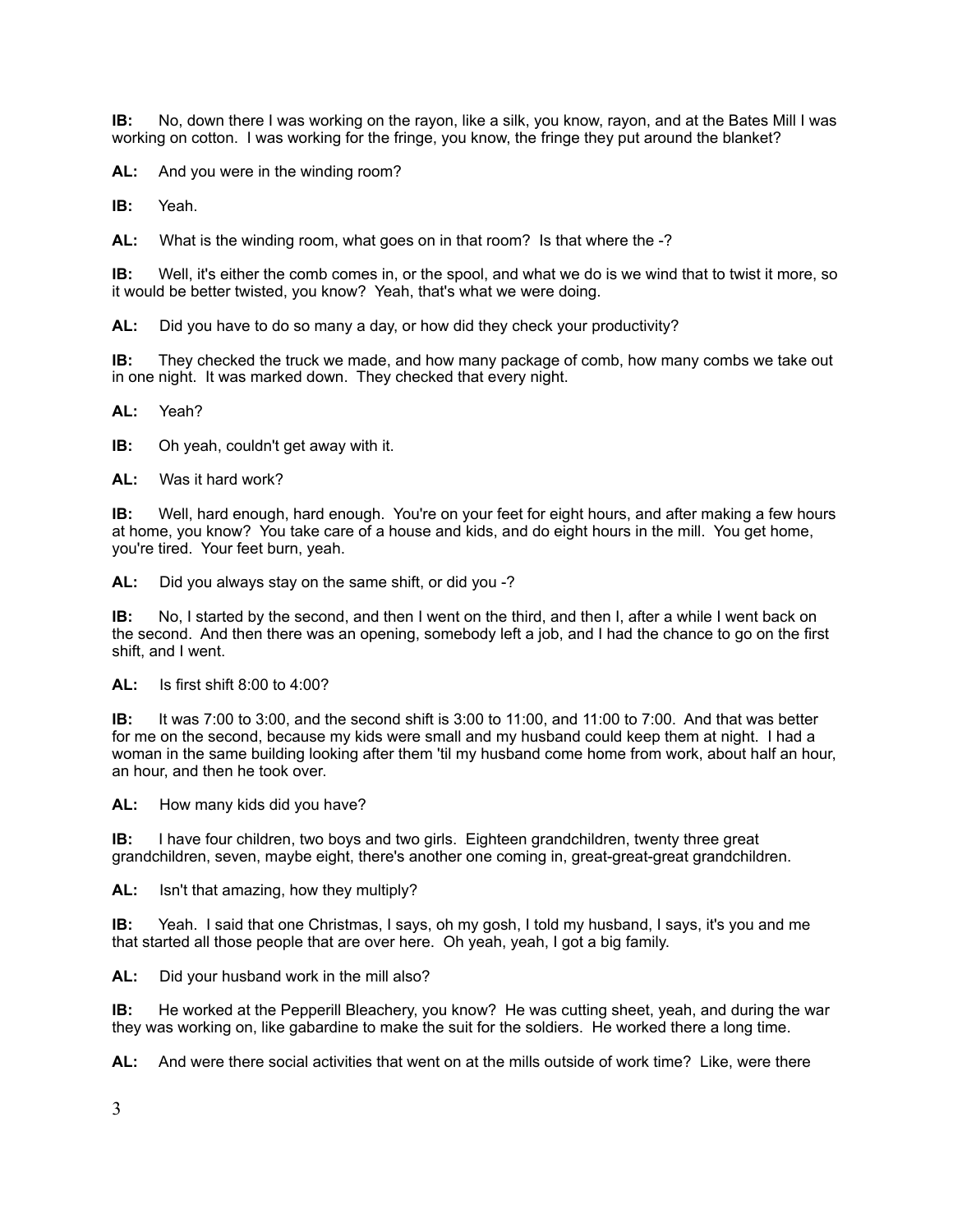dances or picnics?

**IB:** Oh, in the summer, at the Bates Mill in the summer time they had a picnic. I don't remember, near Tacoma someplace, I don't remember. Yeah, you buy a ticket and you go up there, and they'd sell beer and you had lunch, hot dogs, free hot dogs and hamburg, you know, once a year.

**AL:** And there were sports teams at the mills, too.

**IB:** Yeah, but I didn't -

**AL:** Didn't participate?

**IB:** No, not at all, not at all. And we had a credit union that I liked, it was cashing my check every month, I mean every week, you know.

**AL:** Were there mostly Franco-Americans?

**IB:** Oh, they was talking French all over, yeah, when I first went in, yeah. But after a while, well they, you know, they started talk English. And it's hard to talk English, because on one side one girl talked French, and the other side the girl talked English, and there you go, buh-buh, buh-buh, you know? Yeah, and that's why we mix all our language. French is all mixed up. We talk half French, half English.

**AL:** I've heard that before, and I wondered how you all do it.

**IB:** Oh yeah, well, I'll be talking to you and I throw some English words in there, and I'd be talking French and I'd say something in English.

**AL:** So growing up, your family at home all spoke French? And you learned some English when you went to school?

**IB:** When I went to school, and when I play outside. In the house it was all French because my parents didn't understand one word of English. Not a bit. They couldn't help me at all with my homework, so that's why I went to work.

**AL:** Did your parents have other family that came to this area after them?

**IB:** No, but they, like I told you, they had some friends and neighbors, you know. He sold his farm to come down here. Didn't have a big farm, but, you know, like he said, I'm taking all that money to pay for the train and the transport of the furniture. He could have bought some new furniture over here, but you know, they didn't want to let go of nothing.

**AL:** What area of Lewiston or Auburn did you live in growing up?

**IB:** Lincoln. A lot of people went to that little, they call it Petit [Little] Canada, you know?

**AL:** Yeah.

**IB:** Yeah, they all went there. But we happened to be lucky, we had a rent over there on Lincoln Street and about, oh, about I'd say two months, my father bought a little house not far, on Lincoln Street. I was brought up on Lincoln Street.

**AL:** Was that a busy neighborhood? There must have been lots of kids around.

**IB:** There was a lot of kids, a lot of kids to play with. You'd go outside and there was always somebody there. And I went to St. Mary's School, St. Mary's Church.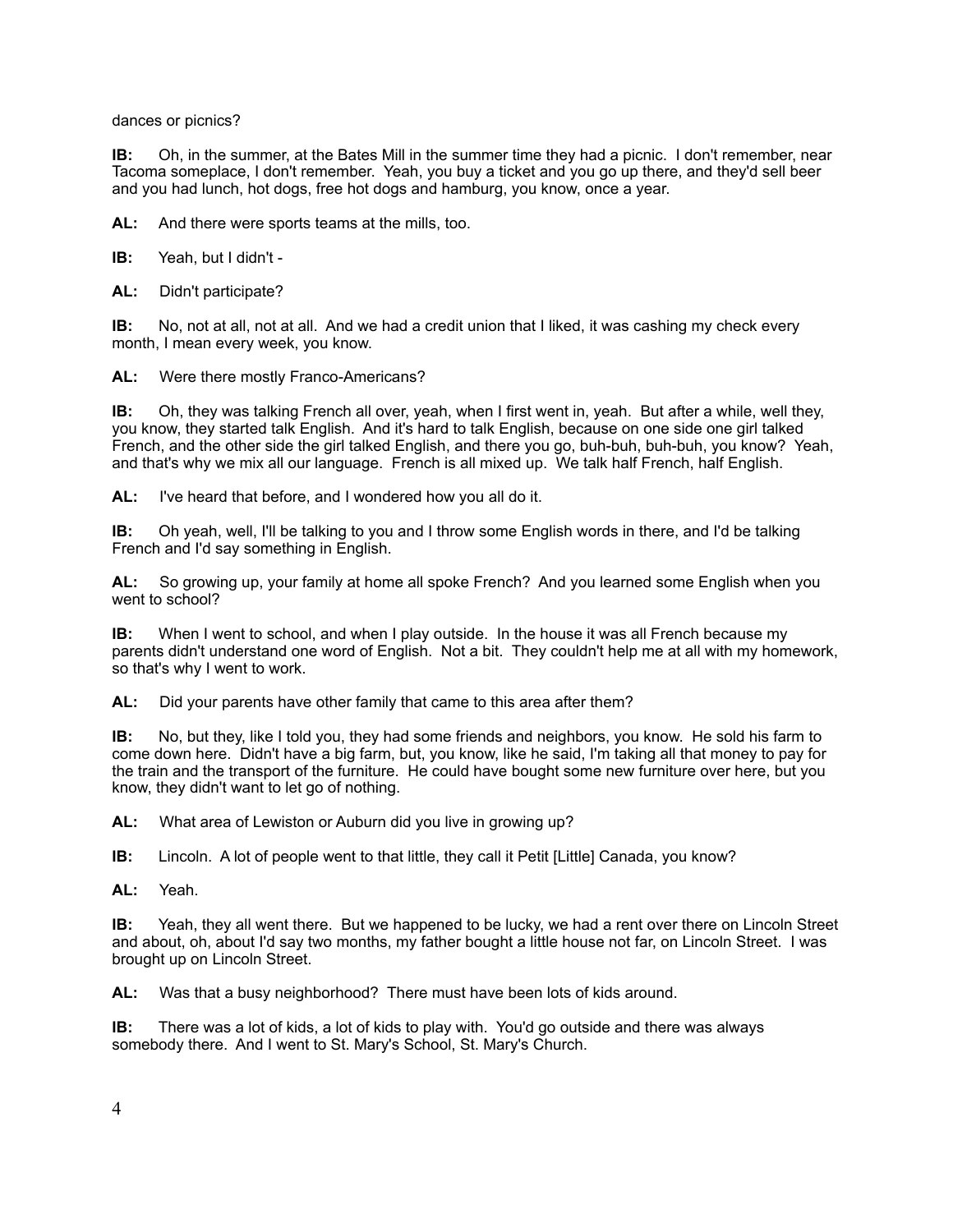**AL:** Now, your parents probably didn't have a car when you were going up?

**IB:** Oh no, we didn't have no car, no telephone, no electricity. We had a lamp, for a long time, yeah, oh yeah. And we were not the only one. Everybody was like that.

**AL:** So you walked to wherever you wanted to go.

**IB:** Oh, we walked to work, and walked to the hospital, walked to go shopping, walked everywhere. Which was good for our health, much better than riding all the time. Today you can't go across the street, you take the car. Oh yeah, we didn't, my father never drove a car, never. And they never learned English. I don't know, couldn't do it I guess.

**AL:** Did you have a group of friends that you played with?

**IB:** Oh yeah, we got together, the people that all came from Canada, we'd get together, some Saturday nights when somebody was having a birthday or something, and make a little party, you know. They'd play harmonica. Oh yeah, some played the violin, and then make it, you know, joyful as we could.

**AL:** Did they have songs that they brought here?

**IB:** Oh yeah, yeah, they sang Alouette. Oh yeah, they got plenty of French song, yeah. Some funny, and some good ones, you know.

**AL:** Did they play cards at all?

**IB:** Yeah, they did. My father was a checker player, he used to like to play checker, he had four or five men come to the house and watch. They'd sit on the porch and they'd play checker, and he didn't want nobody to talk. He didn't want to be disturbed, you know. Thought he was going to win a hundred dollar, the way he was acting.

**AL:** When you were at the mill, did you have a group of friends that you were close to?

**IB:** Oh yeah, oh yes, I'd invite them up my house, yeah. I've got some picture of them at the house, some of the girls that's in the picture there. It was Christmas time, we got together and picked name, and we each brought a little gift, you know.

**AL:** You had showed me a couple tools earlier. Can you talk about them a little bit, what they were used for?

**IB:** Well, that's for the weave room, and I don't, never worked in the weave room. But that's to pull the thread, that's for sure, you know, because they're hooked.

**AL:** Right, so if your hand couldn't reach in, you could use that.

**IB:** Yeah, but that's mostly for the weave room.

**AL:** And you were in the winding room.

**IB:** They call that a weaver's hook, weaver's hook, yeah, all weavers had one like that. But that was made just specially just, you know.

- **AL:** Were there a lot of safety?
- **IB:** Well, fair enough.
- **AL:** Yeah?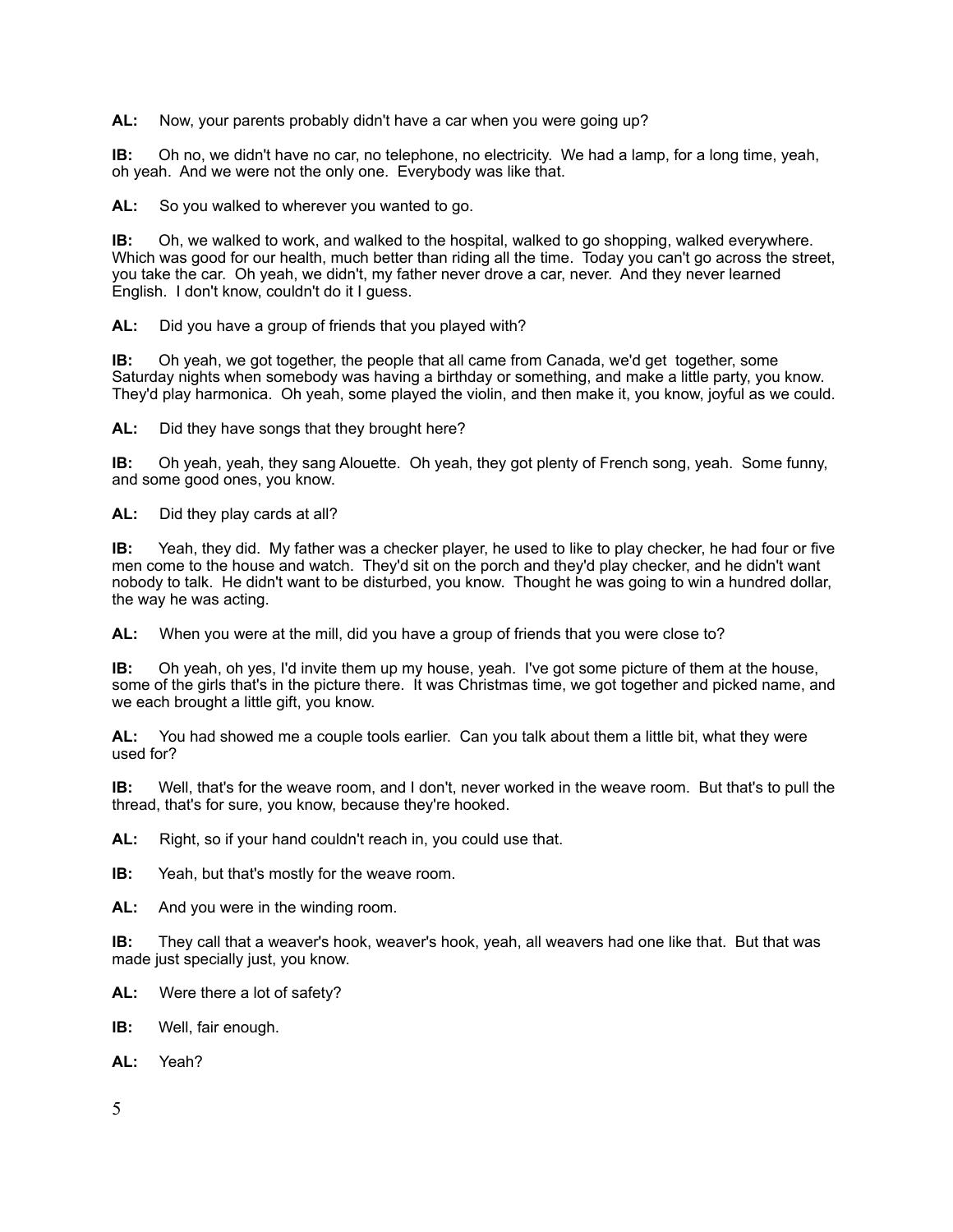**IB:** Oh yeah, I don't remember anybody getting hurt. Not while I was there.

AL: Was the winding room mostly female?

**IB:** Yes, mostly working, yeah, but they, we had to have a man to push the truck, you know, bring it, go downstairs and get like the comb or the spools or whatever, and bring it, take it to the elevator and bring it up, and then bring it to our place where we were working. Oh yeah, they had to have a few men, and they had to have a, what they called a fixer, you know, fix the machine if it breaks down, he's the one that comes over and fix it. And we had the man that cleans the floor sometimes, by, with a big brush, you know.

**AL:** Were there any Irish that worked in your area? Or was it mostly French?

**IB:** Oh, there was some people that would talk English, oh yeah. It got mixed up after a while. Oh yeah, not all French. And I knew a woman that worked with me, she started to work at the Bates Mill, she was eleven.

**AL:** Eleven?

**IB:** Eleven years old, and I don't know if it was, his name was Willie, I think it was Willie Moreau, his name is Moreau, he was nine years old when he got to work at the Bates Mill. And he always stayed there, but her, she left. She came back, after a while she came back. And him, he became the foreman, he was there long enough that he became a foreman. But that was child abuse.

**AL:** Yeah, nine years old.

**IB:** It was worse than me, me it was fourteen, you know, that's not bad. Yeah, nine years old and eleven. She told me she was eleven when she started to work. They were working, what they call the spinning room, and they would fix all the work and they would be like two or three hours without doffing. Doffing is taking all those spools, the bobbins off and put some more in, you know, so in the meantime they would rest, you know, they would take a break. And she said they had a blanket there, they'd lay down on that, take a nap.

 Well, they don't do that now. No more, no more. After the teachers, when the, that woman, she was like a policewoman. Yeah, she, but they called her the school principal. I don't know why, but they called her the school principal, and when she was coming everybody was running, you know, even outside. The kids would see her car and they'd, they'd run, they'd go hide (*unintelligible phrase*). They were afraid of her.

**AL:** Are there any stories you recall, or funny things that happened when you worked in the mills that you want to talk about on tape?

**IB:** No, nothing was funny. No, I don't remember there was anything funny there.

**AL:** Did you feel that the bosses, the supervisors, treated you well? Or were there (*unintelligible word*)?

**IB:** Yes, all of them. There were different ones at different time, and I was satisfied with everybody, you know, they respected us, we respected them, and we got along just fine, never had no problem with nobody. I was one of the lucky one.

 Well, some of them, they had argument, you know, oh yeah. They go in the office and a certain thing they don't like, you know, they tell the boss. But me, I never had no problem.

**AL:** Did you belong to the union at all?